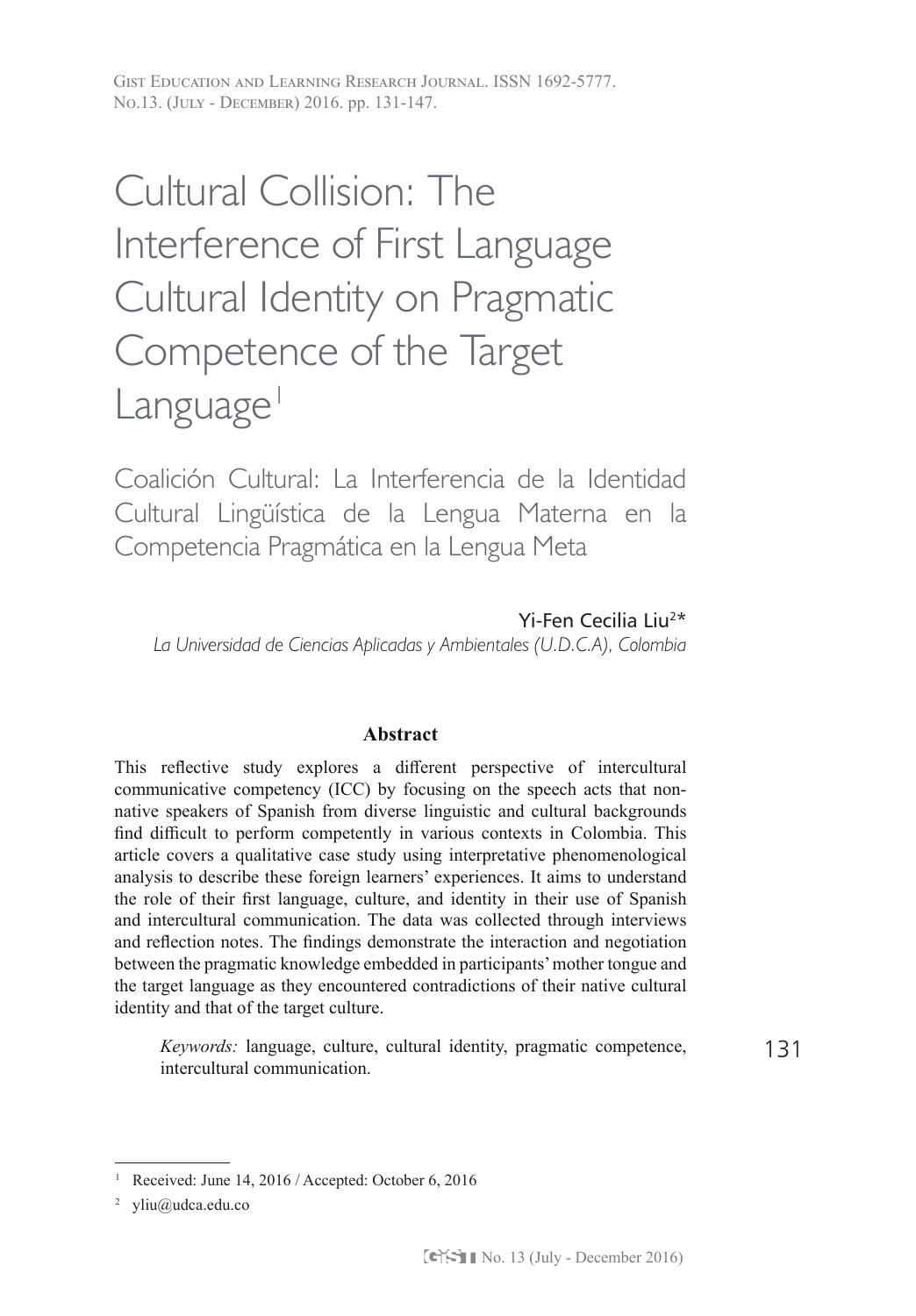#### **Resumen**

Este artículo de tipo reflexivo explora una perspectiva diferente de la competencia comunicativa intercultural (CCI) al enfocarse en cómo algunos actos del habla del español hablado en Colombia se les dificulta a hablantes no nativos provenientes de diversas procedencias lingüísticas y culturales en varios contextos en Colombia. Este articulo describe un estudio de caso cualitativo el cual utiliza el análisis fenomenológico interpretativo para describir las experiencias de estos aprendices extranjeros. Además, tiene como propósito entender el rol de su lengua nativa, cultural e identidad al utilizar el español y la comunicación intercultural. Los datos fueron recolectados a través de entrevistas y notas de reflexión. Los resultados demuestran que la interacción y negociación entre el conocimiento pragmático innato a la lengua nativa de los participantes y la del español son contradictorias de su propia identidad cultural y la del uso de la cultura objetivo.

*Palabras clave:* Lengua y cultura, la identidad cultural, competencia pragmática, comunicación intercultural

#### **Resumo**

Este artigo de tipo reflexivo explora uma perspectiva diferente da competência comunicativa intercultural (CCI) ao enfocar-se em como alguns atos da fala do espanhol falado na Colômbia se causa dificuldade aos falantes não nativos provenientes de diversas procedências linguísticas e culturais em vários contextos na Colômbia. Este artigo descreve um estudo de caso qualitativo, o qual utiliza a análise fenomenológica interpretativa para descrever as experiências destes aprendizes estrangeiros. Além do mais, tem como propósito entender o papel da sua língua nativa, cultural e identidade ao utilizar o espanhol e a comunicação intercultural. Os dados foram coletados através de entrevistas e notas de reflexão. Os resultados demonstram que a interação e negociação entre o conhecimento pragmático inato à língua nativa dos participantes e a do espanhol são contraditórias da sua própria identidade cultural e a do uso da cultura objetivo.

*Palavras chave:* Língua e cultura, a identidade cultural, competência pragmática, comunicação intercultural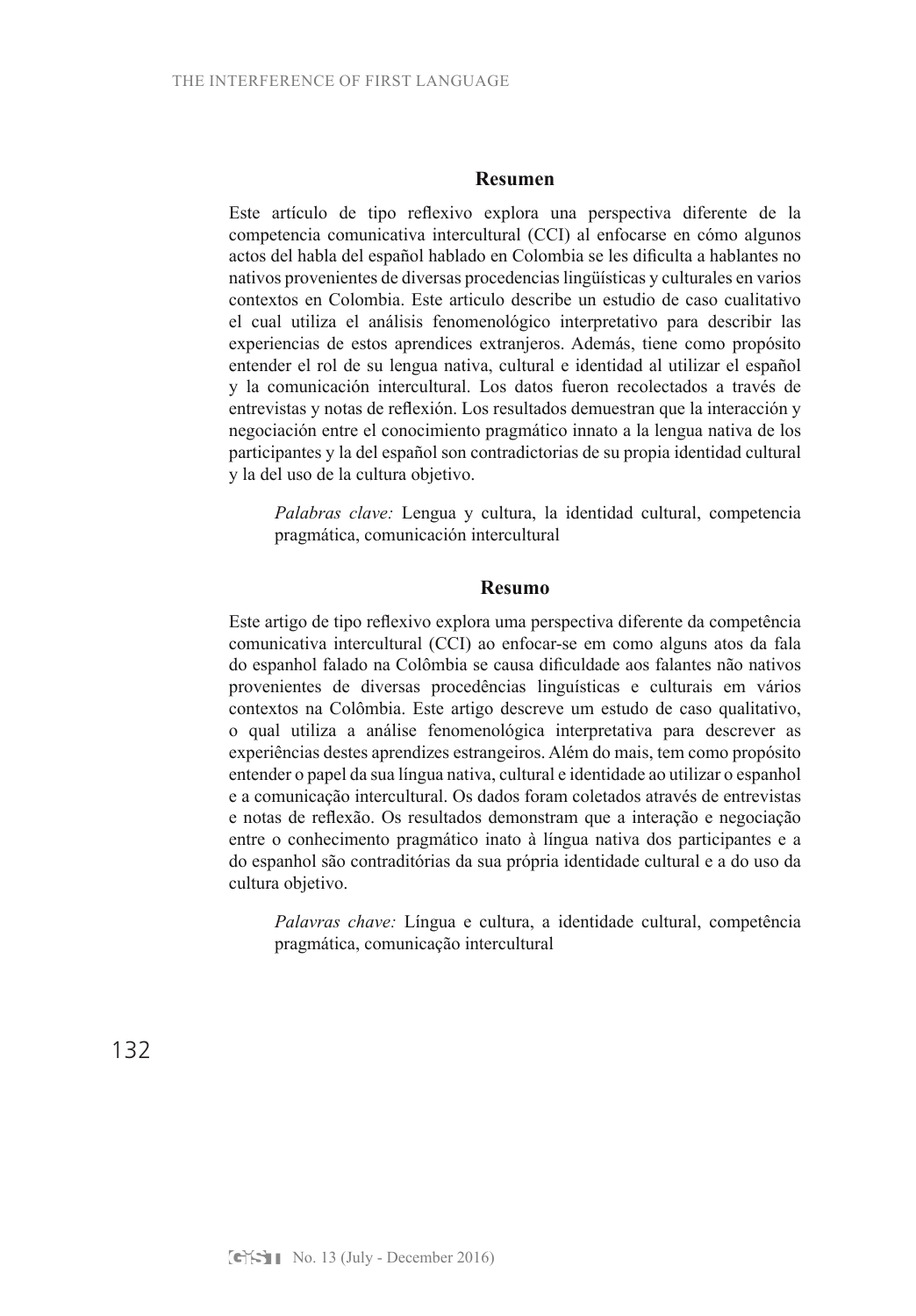#### **Introduction**

olombia is developing rapidly and is on the path to globalization and cosmopolitanism. The increasing economic and commercial demands as well as political ties with other nations have created new communicative opportunities. As a result, more foreigners are living and working in Colombia and more Colombians than ever before have direct or indirect contact with people from diverse language and cultural backgrounds in and outside of the country. This phenomenon has produced new challenges for language educators in Colombia to optimize the development of intercultural competence and foster linguistically and culturally double-directional learners, who have a sound understanding of both their native and the target cultures and are able to communicate across language-culture differences. The study was conducted in Colombia with three non-native Spanish speakers (NNSS) from different linguistic and cultural backgrounds. The research questions that guided this study were:

- 1. What speech acts in Spanish do the participants find difficult to use competently in their daily intercultural interaction in Colombia?
- 2. How does the home culture identity of these NNSS participants influence their pragmatic competence development in the use of Spanish in Colombia?

# **Literature Review**

The reviewed literature for this study focuses on the awareness of cultural differences to explore how first language culture identity interacts with the pragmatic development of the target language, and aspects of pragmatic failure in cross-cultural communication.

# **Fundamental Relationship between Native and Target Language Cultures**

Language and culture are two sides of the same coin which allow us to gain membership in a particular society or community. However, we rarely contemplate the function of our native language system, or the role and impact of the phrases and expressions that we use on a daily basis until we encounter and communicate with people from different linguistic and cultural backgrounds that have different belief systems and social norms. These shared interactions are what make cultures dynamic and never permanently fixed as they are created, recreated and interconnected (Gudykunst, 1983). Culture is defined as the non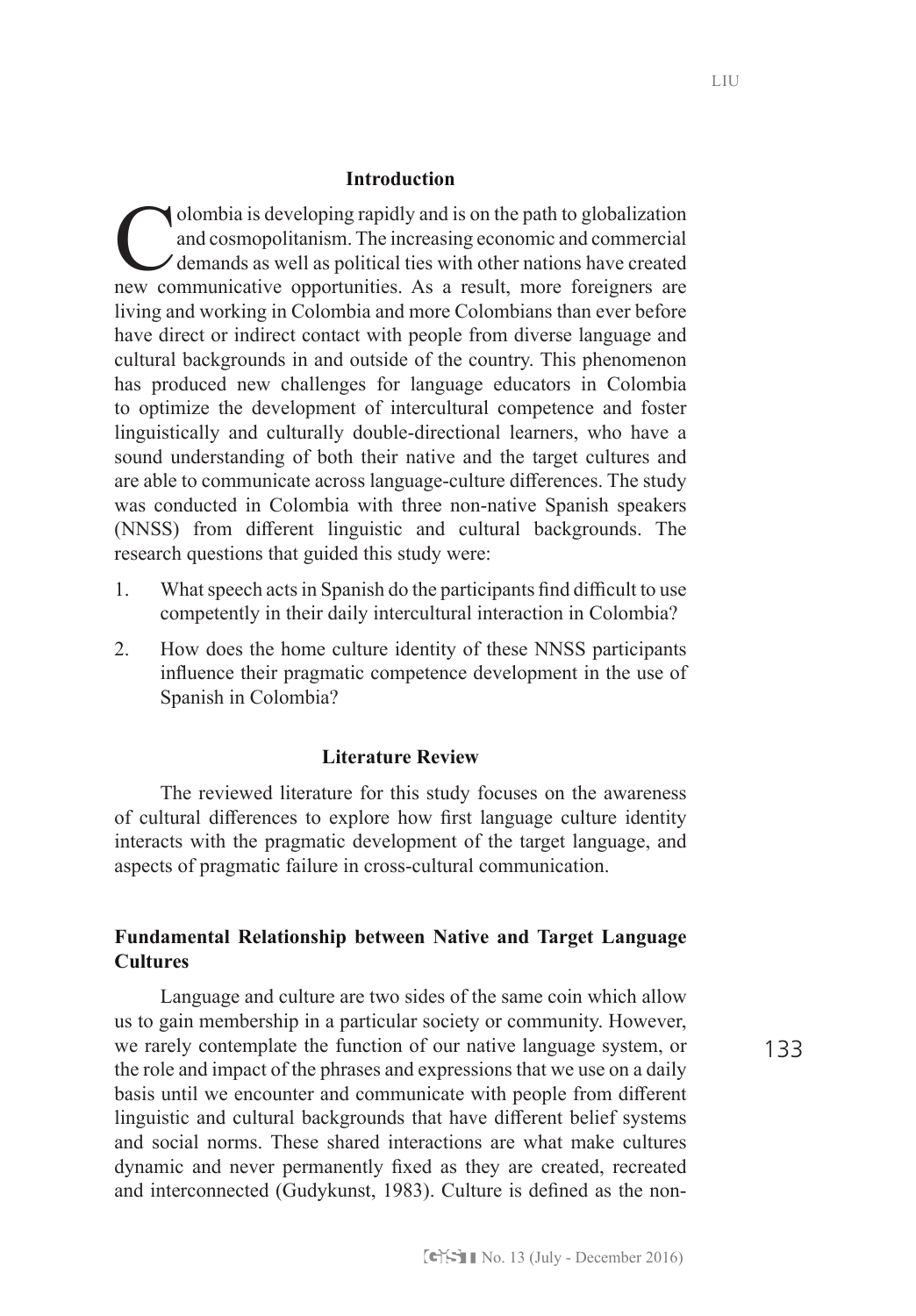biological part of life; it may be fundamental but not innate because culture is a socially constructed human creation (Berger & Luckman, 1967; Freire, 1970; Jandt, 2001). Hence, cultures have their own internal coherence, logic and validity within a social system (Paige, 1993). Agar (1994) proposes the theory that learning a target language culture is driven by rich point. This occurs when we realize that a culture is different from ours, and we are faced with certain behaviors which we do not understand. The largest rich point is total incomprehension due to huge differences between the source language culture and the target language-culture; it is also the point in which culture shock occurs. Differing societal aspects such as values, behavior, and attitudes are embedded in languages; therefore, one's mother tongue influences the speaker's worldview and is an important source in understanding thoughts, behavioral, and cognitive learning processes (House, 2007).

# **The Role of First Language Culture Identity in L2 Pragmatic Development**

Norton (2013) suggests that language learning is an investment in a learner's own identity. In the process of acquiring an additional language, learners' past and current sense of self encounter and transform each other (Bhabha, 1994; Hall, 1996; Papastergiadis, 2000). Block (2007) explains further the link between SLA and one's sense of identity "when individuals immerse themselves in new sociocultural environments, they find that their sense of identity is destabilized and that they enter a period of struggle to reach a balance" (p. 864). Since identity is constituted by the social environment, it is constantly changing across time and space. Hence, individuals have the possibility of taking up a range of social identities available to them in the 'cultural supermarket' (Mathews, 2000).

In order to establish the link between L1 and the target language culture, one needs to put their own native culture in relation to the foreign language culture (Kramsch, 1993). Schumann (1978) points out that social distance can either promote or hinder second language acquisition depending on the degree of proximity between the L2 learners and the TL communities. His view is further supported by Fantini's (2009) statement that one's native tongue facilitates thoughts and communication within one's native culture. On the other hand, it can also become the biggest hindrance in understanding another global perspective because it prevents one from, "grasping possibilities inherent and encoded in other systems" (p. 265). Hence, the greater the linguistic, social and cultural distance between learners' L1 and the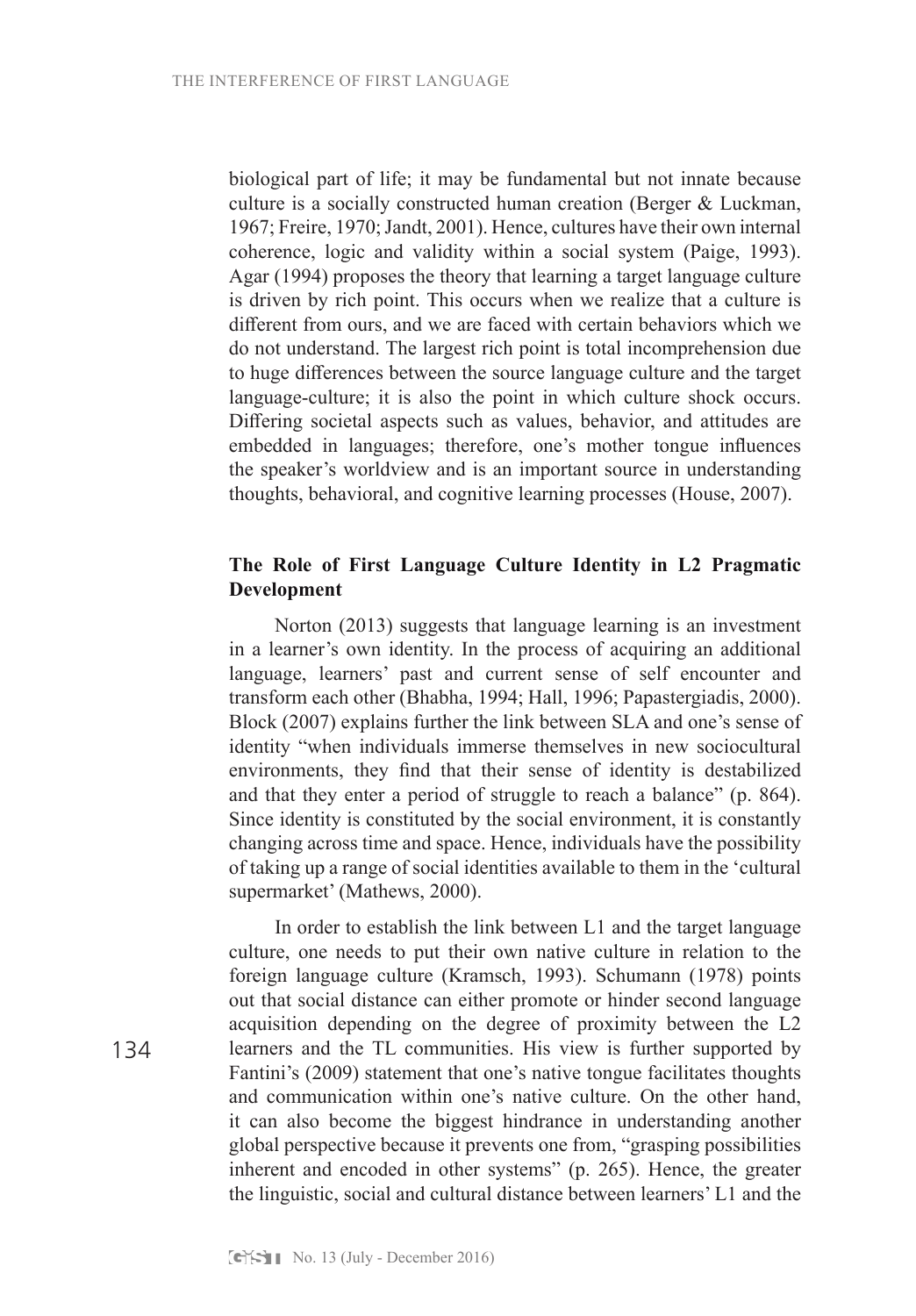target language, the more difficult it may be for learners to overcome the contradictory nature to bridge the cultural disparities. Bransford, Brown, and Cocking (2000) states "all new learning involves transfer based on previous learning." (p. 53). This could also explain why the initial learning of L1 will impact the learning of L2. Previous crosscultural pragmatic research also mentioned that L2 or L3 learners tend to transfer their native pragmatic knowledge when they use the target language. When learners apply their knowledge of one language to another language, the L1 interference can result in a positive or negative transfer. When the relevant unit or structure of both languages are the same, linguistic interference can result in correct language production. On the contrary, when the linguistic and cultural distance between the home and the target language is large, the interference is often a negative one. Chiswick & Miller (2005) developed a quantitative measure of the distance between English and other languages based on the difficulty Americans have learning other languages. The lower the scores on a standardized proficiency test, the greater the distance is between these languages and English. The score for Mandarin is 1.5, which is lower than that of Spanish at 2.25. The results demonstrate that when other determinants of language proficiency are the same, the greater the measure of linguistic distance, the poorer is the respondent's language proficiency. Apparently, Mandarin is more difficult to learn than Spanish for English speakers due to the greater linguistic distance. Hence, Spanish would be more difficult to learn for Mandarin speakers than English speakers.

#### **Pragmatic Failure in Cross-Cultural Communication**

Schumann (1987) discusses in his SLA acculturation model that the degree of which learners orient themselves to the target language culture would determine the extent to which leaners acquire the second language. A speaker's linguistic competence is composed of grammatical competence and pragmatic competence. Thomas (1983) terms pragmatic failure as an area of 'cross-cultural communication breakdown.' She further states that pragmatic failure results from the hearer's inability to infer the force of the speaker's utterance due to the fact that the speaker and the listener do not share the same values, behavior norms, or world views. As a result, the hearer might perceive the force of the speaker's utterances to be stronger or weaker than the speaker intended. A message may be interpreted to carry a different meaning than was intended when it is encoded by a person in one culture and decoded by a person from another cultural background (Samovar & Porter, cited in Jandt, 2001)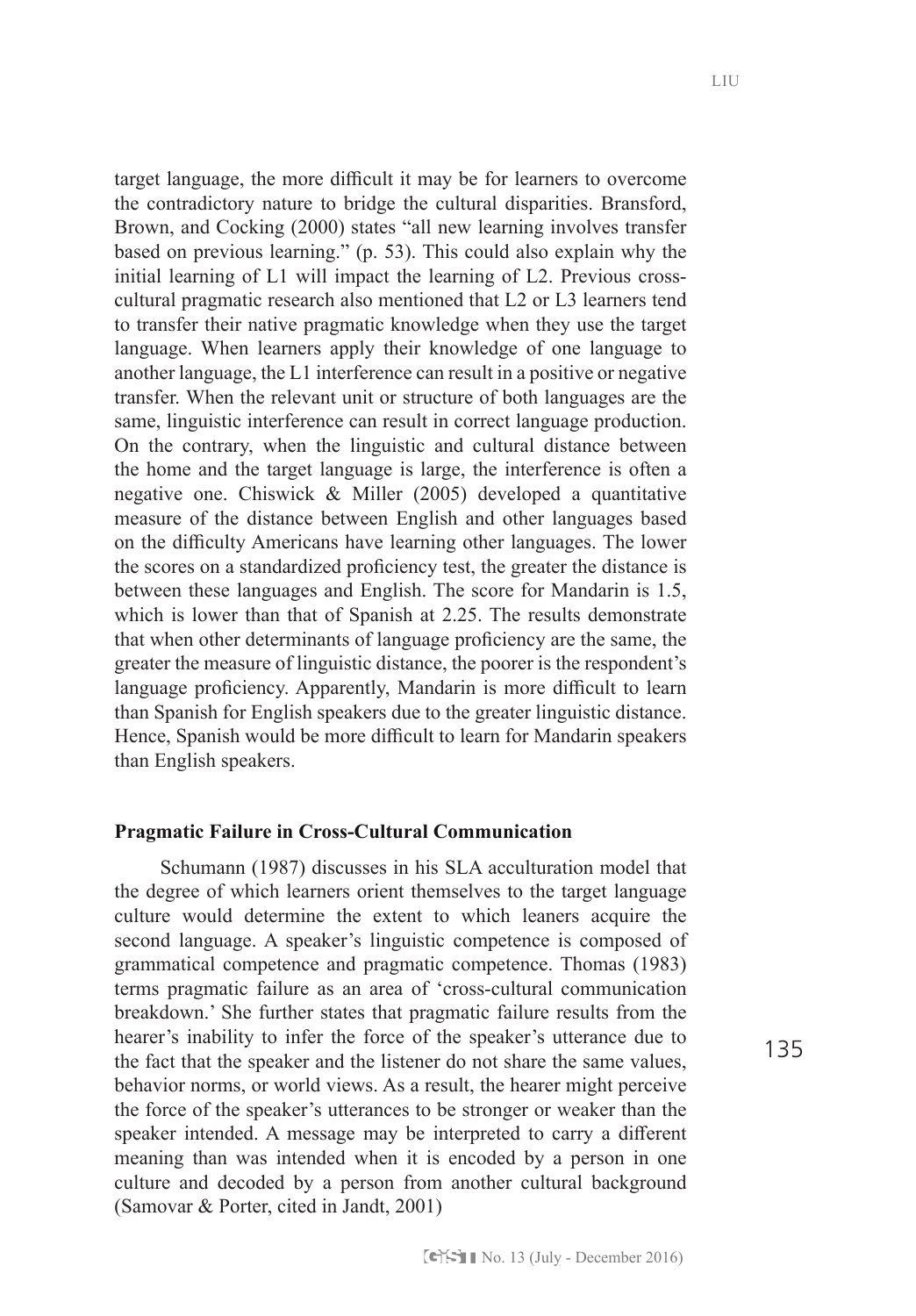In addition, Fantini (2009) pointed out learners were most surprised and disappointed when they found out that there is no equivalence in the target language for some frequently used phrases in their L1. He argues that speech acts consist of language, behaviors, and interactional strategies, three essential components for intercultural communication. Therefore, inappropriate transference of speech act strategies from L1 to L2 can cause pragma-linguistic failure. Moreover, when the target language has a wider range of connotations of certain speech acts than the mother language, pragmatic overgeneralization is likely to occur. After all, various elements that are taken for granted in a certain culture do not match the elements of another culture. Being an intercultural speaker is not just merely a code-switching task; it involves learning new ways of thinking, new behaviors and interactional styles, as well as integration of one's home cultural identity and the target language identity.

### **Methodology**

# **Research Design**

This study used a qualitative phenomenology research model as the most appropriate methodology to investigate the phenomena experienced by the participants. According to Welman and Kruger (1999), phenomenology provides a deep understanding of "social and psychological phenomena from the perspectives of people involved" (p.189). The following illustration demonstrates the phenomenology research procedures described by Moustakas (1994).



*Figure 1.* Procedures for conducting phenomenological research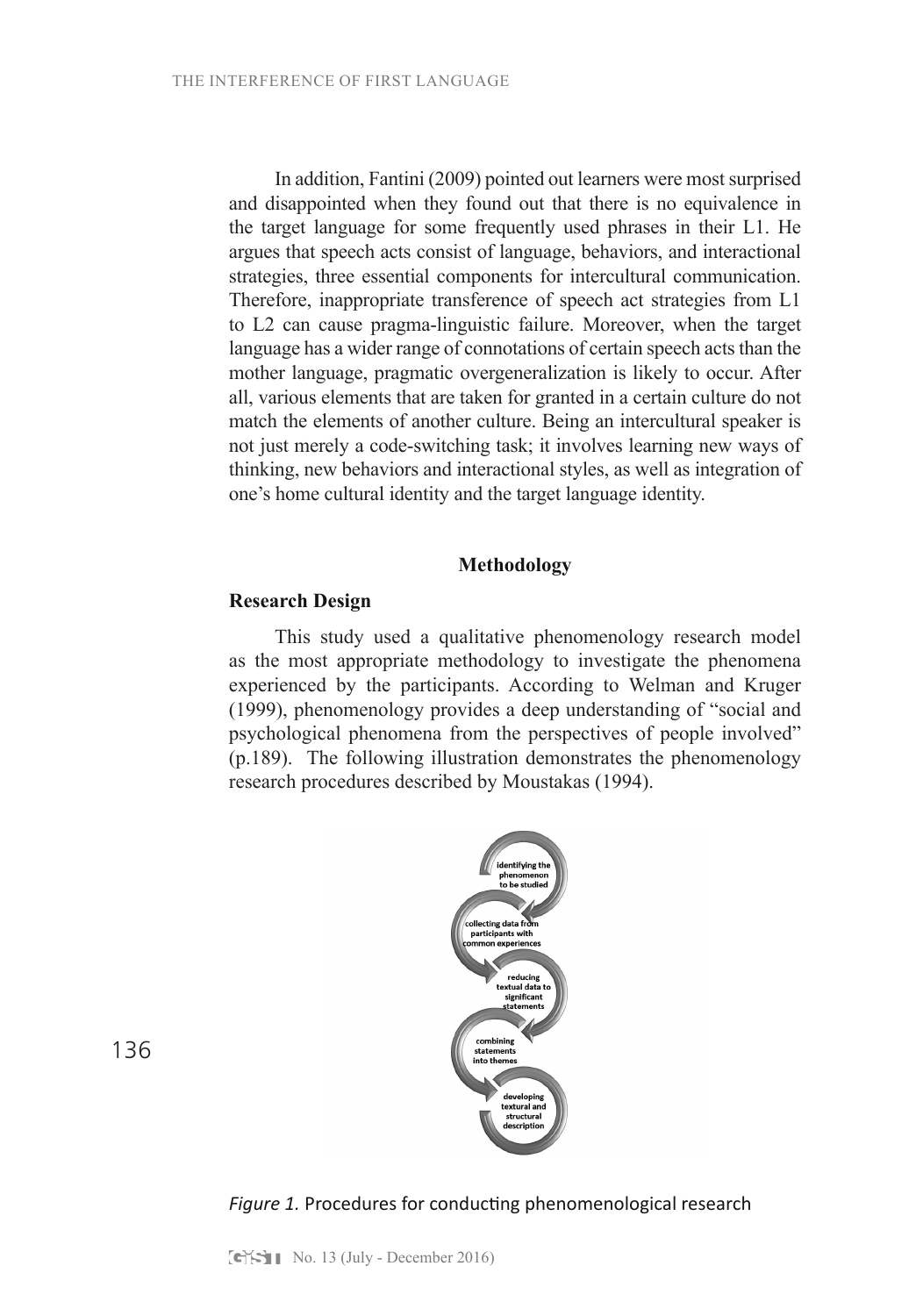## **Participants**

Prior to the commencement of the study, the participant information statement and participant consent forms were distributed to a university language centre, where there were seven foreign language teachers and assistants. This study was then conducted among those three nonnative Spanish speakers who expressed interest and signed the consent forms, which indicated their clear understanding of the study. As this study required participants to describe their personal experiences and perceptions, participants were assured that any identifiable personal details would be kept in the strictest confidence. They were identified by pseudonyms, **Caroline, Lilian** and **Zi-ge**:

**Caroline** is a 23-year-old female from America. She studied Spanish as a subject for two years at university where she majored in Journalism. At the time of the interview, she was working as an English language assistant at a private University in Bogotá. During her one-year stay in Colombia, she took Spanish classes with a language exchange partner, who was studying to teach Spanish as a foreign language. Her Spanish proficiency level was about B1 at the time of the interview.

**Lilian** is a 25-year-old female from the UK. She started learning Spanish at university, where she majored in French & Spanish. Prior to coming to Colombia, she worked as a language assistant in Guadalajara, Mexico for two years. At the time of interview, she just finished her oneyear contract as an English language assistant at a private university in Bogotá. Her Spanish proficiency level was about C1 at the time of the interview.

**Zi-ge** is a 38-year-old female from China. She is married to a Colombian man and is in an intercultural marriage. She works as a Chinese teacher in a language centre of a private university. At the time of the interview, she had lived in Colombia for four years and had taken Spanish classes for two semesters in the beginning of her stay in Colombia. Her Spanish proficiency level was about B1 at the time of the interview.

## **Data Collection Instruments**

In collecting the data, semi-structured in-depth phenomenological interviews were conducted, and supplemented by reflection notes written by the participants, which aim to gather the complexity by probing, detailing and clarifying issues. Kvale (1996) describes the use of an interview as "a professional conversation which has a structure to gain access to the perception of the interviewee and has a purpose to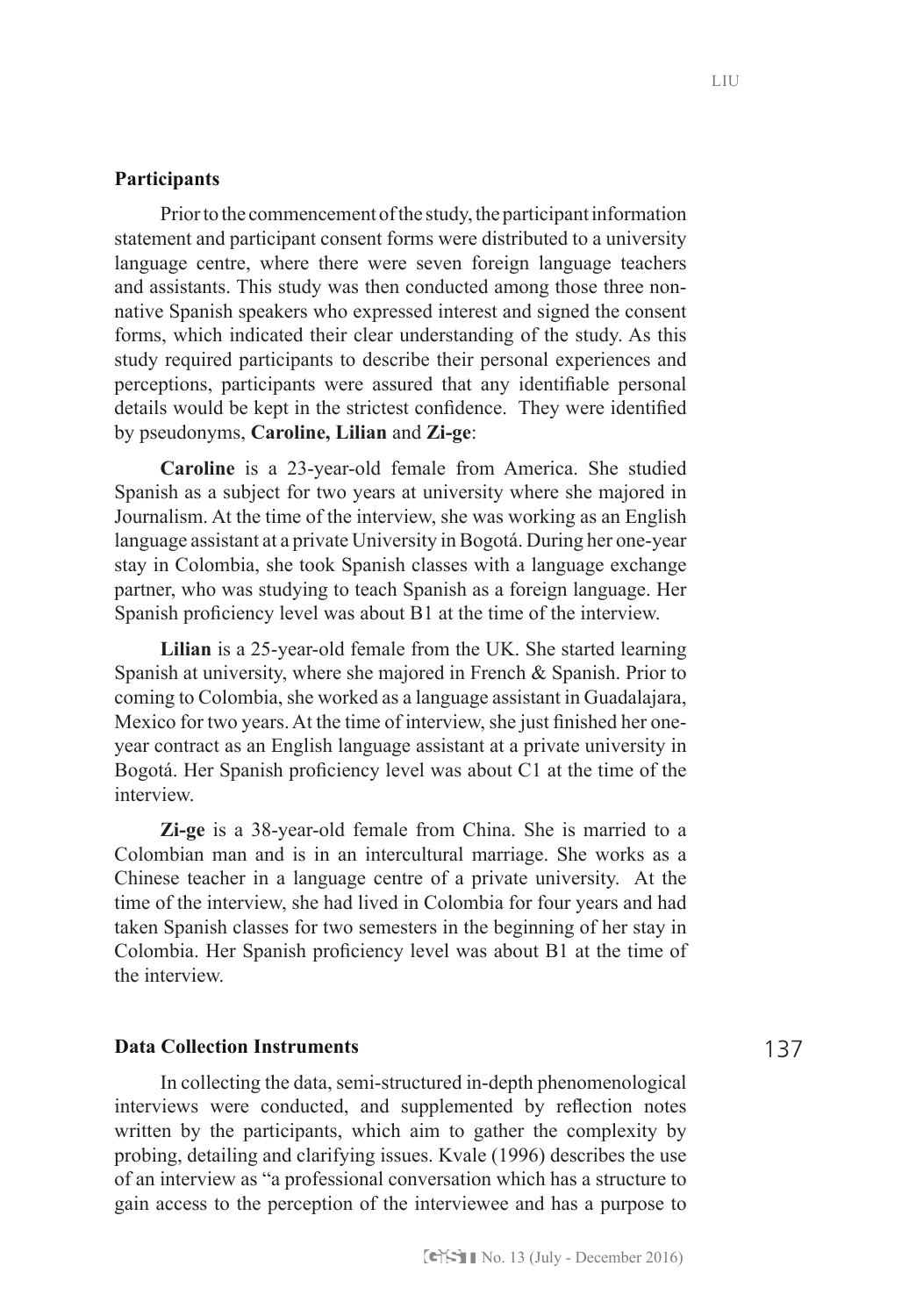interpret the meaning of the described phenomena" (pp. 5-6). One month before the interview, each participant was informed about the purpose of the research to obtain their informed consent. In addition, they were asked to write reflective notes (memos) to help them contemplate the issues and difficulties they encountered in their daily use of Spanish in Colombian context.

The reflection journals of the participants were written in English and Chinese. In their mother tongue, they were able to express their deepest thoughts freely without any restrictions. The interviews were conducted in English with the American and British participants and in Chinese with the Chinese participant.

#### **Data Analysis and Interpretation**

The participants' responses to the open-ended interview questions were transcribed, translated (Chinese => English) and analysed. The duration of each interview was about one hour, and contained the participants' extensive responses. Data reduction and transformation were required so that the data could be entered and displayed as a mixture of direct quotes and summary phrases. Thematic analysis (Riessman, 2008) was employed to provide an analysis according to the pre-established research questions to guide the study. Themes emerged through a constant comparative method. The interpretation of the data incorporates both the findings and discussion. The following analysis addresses the first research question: What speech acts in Spanish do the participants find difficult to use competently in their daily intercultural interaction in Colombia?

| Addressing / calling people |
|-----------------------------|
| Greeting                    |
| Terms of endearment         |
| Thanking                    |
| Responding to compliments   |
| Apology                     |
| Parting (leave-taking)      |

*Table 1.* Speech acts NNSS have difficulty acquiring

Three content categories emerged from the data analysis, which depict the three phases of pragmatic development that the participants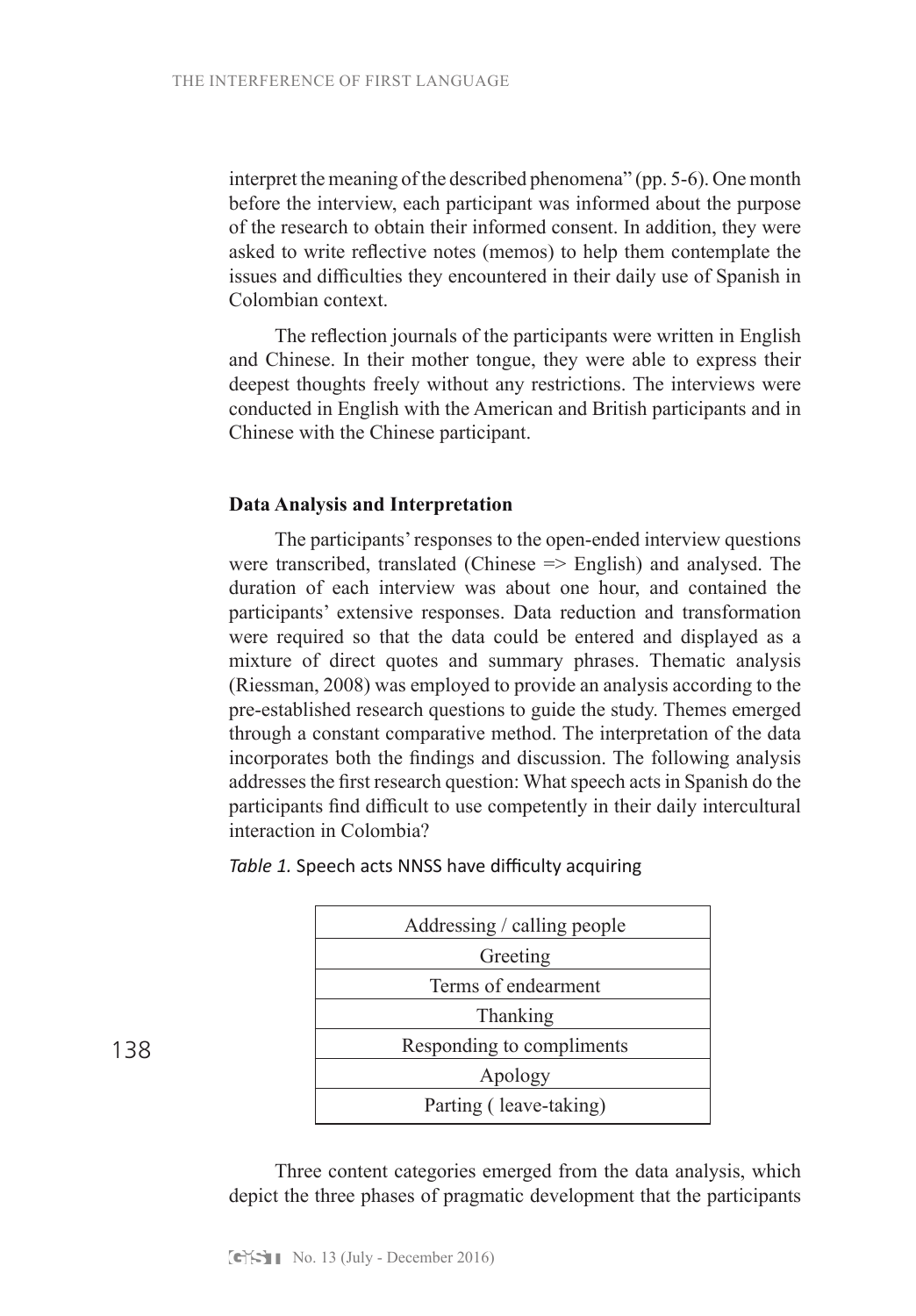experienced in the process of acquiring pragmatic competence in the use of target language. The table below depicts findings relevant to the second research question: *How does the home culture identity of these NNSS participants influence their pragmatic competence development in the use of Spanish in Colombia?*

*Table 2.* Target language pragmatic development phases influenced by home cultural identity

| Bewilderment with the Target Culture Norms            |
|-------------------------------------------------------|
| Collision between Native and Target Language Cultures |
| Finding the third places                              |

# **Results**

This study provided participants a valid opportunity to revisit their own selves in their process of self-re-definition and express their own voice in a non-threatening space. Data analysis provided examples of reflections and narratives to elaborate on the participants' lived experiences of first language, culture, and identity in relation to target language pragmatic competence. With the two research questions as the established objectives, the results are divided in the following three themes generated through the data analysis.

# **Bewilderment with the Target Culture Norms**

In Colombia, these participants are faced with certain behaviors which they do not understand. As outsiders, they realized that they are confronted by surprises and departures from their expectations that signal a difference between their natal-culture and Colombian culture. They are the moments of incomprehension, when they suddenly did not know how to react in the situation.

Extract 1: Here people use skin color as nicknames like *negrito/negrita.*  I'm often called *Morenita* here. That would never happen in the States, as it is considered politically incorrect to call a black person 'nigger.' It's very offensive to call someone by their skin color, it's like making a racist comment. But later on I figured out those names don't express racial discrimination. On the contrary, it's a friendly way to address people you know well. (Caroline, interview, Oct 7, 2013)3

Extract 2: One day I was driving to work. It was rush hour and the car in front of me was going very slow, so I over took the car. The driver in that

<sup>3</sup> *negrito o negrita* (lit. Blackie, used for both males and females)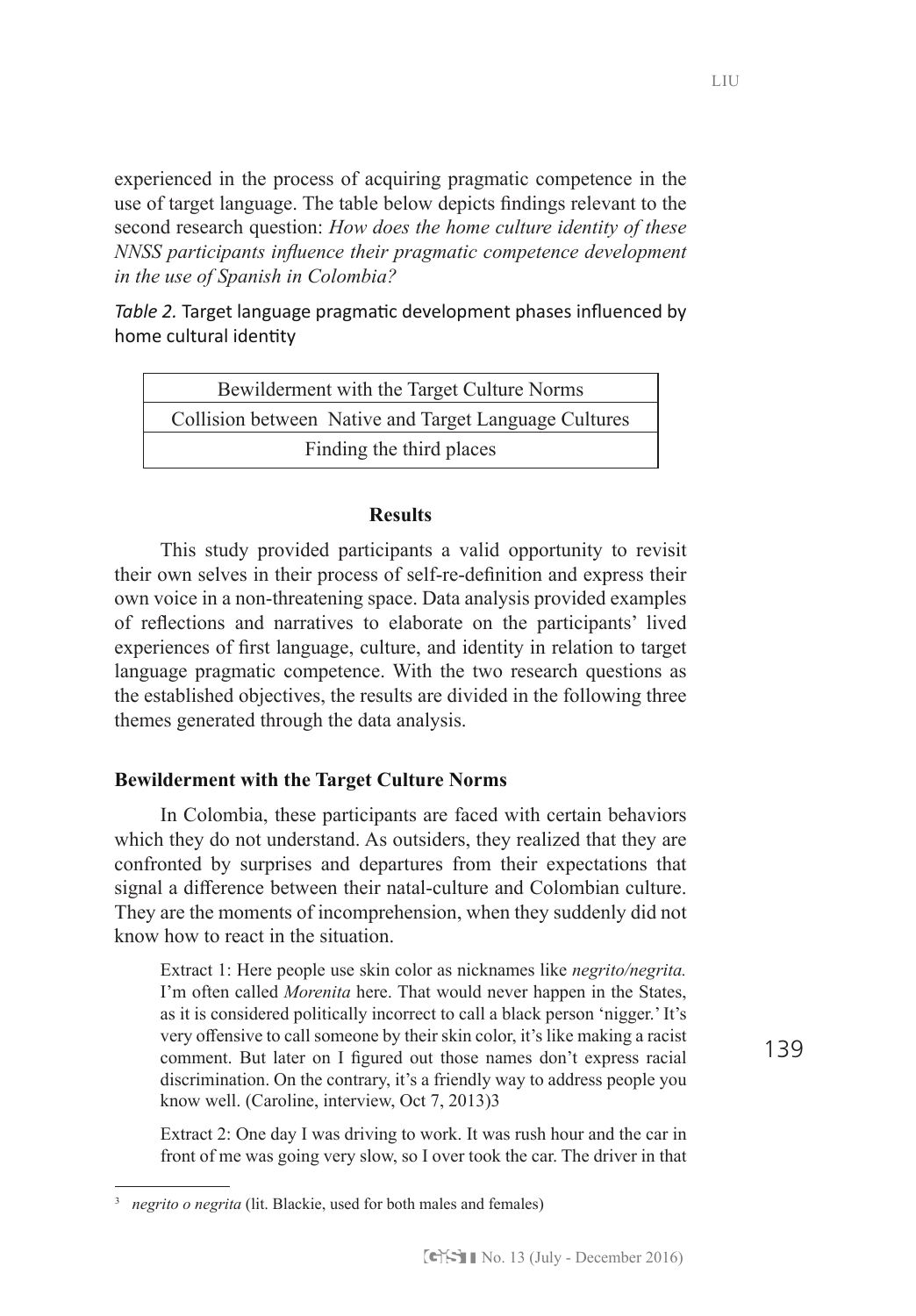car got really upset, so he speeded up and cut in front of me. He got off the car and walked towards me. As I rolled down the window, he said: "Amor, No haga eso en horas pico". I nearly burst into laughter and I didn't know how to react. It seems that the driver came over for a quarrel, but it sounded as if he was flirting with me by calling me *amor*. (Zi-ge, reflection, May5, 2013)<sup>4</sup>

Extract 3: My husband often calls other females *corazon, mija* or *preciosa*. I feel uncomfortable about it because it sounds too intimate. But later he explained to me the purpose of using terms of endearment is to show friendliness and to make people feel good. It also serves as an ice breaker and it helps shorten the distance when you talk to strangers. (Zi-ge, reflection, May 5, 2013)<sup>5</sup>

The above extracts demonstrated that these participants from other linguistic and cultural backgrounds perceived the force of terms of endearment and certain speech acts in Spanish of addressing people to be stronger than the speaker intended as they do not share the same system of knowledge or beliefs. It coincided with the explanation of pragmatic failure (Thomas, 1983; Samovar & Porte, 1997; Jandt, 2001) caused by inappropriate transference of speech act strategies from L1 to  $L2$ .

#### **Collision between Native and Target Language Cultures**

The following examples showed that these participants felt uncomfortable or awkward using certain culturally-loaded words and idioms for which they can hardly find their equivalents in their mother tongue due to the fact that some notions and connotations embedded in the expressions clash with their first language identity and culture.

Extract 1: I kind of like it, but for me it's over the top calling people *Mi Reina, mi princesa!* I also like my neighbors calling me *vecina*, but I don't really use it because it's not part of my culture. People in the States do say *Darling* or *sweetie pie*, but generally they are kind of more country or older, not my generation. A shop owner nearby my place always greets me by saying "Buenos dias! Mi reina!," "Good morning! My Queen! "No one in the States would ever say that!! And I also found female friends

<sup>4</sup> *Mi amor, no haga eso en horas pico* (lit: My love, don't do that during rush hour), my love is closer in meaning here to dear or darling.

Amor: (lit. love), but closer in meaning to dear or darling

<sup>5</sup> *corazón, mija o preciosa.* (lit. heart, my daughter, and precious)

mija is an abbreviation of the words mi hija (lit. my daughter. Also used for mi hijo: my son)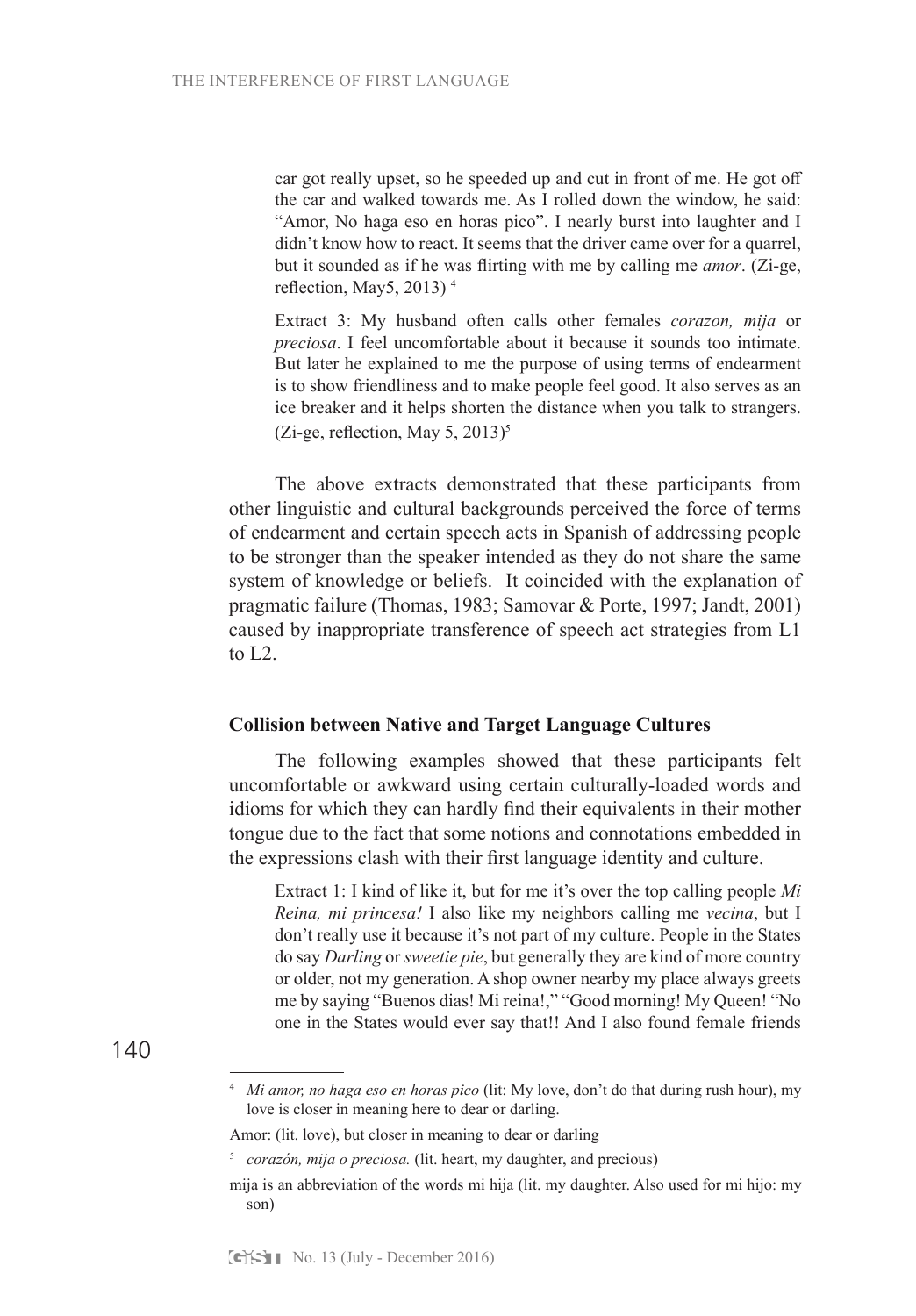here tend to say to me "Me encanta verte" a lot! Those expressions are over the top for me! (Caroline, interview, Sept 30, 2013). 6

Extract 2: O In the States, we say "I'm sorry" when offering apologies, but here it's like people don't want to admit it's their fault, so they say "Qué pena!" a lot more often than "Lo siento". In my culture, if you sincerely offer your apologies for your wrong doing you'd say "I'm really sorry" not "What a pity". "What a shame this happened to you!" I always say "Disculpe" or "perdon" in public transportation when trying to get off /on the bus/Transmillenio; and that makes me a 'foreigner" cause no one else says anything. They just push you out of the way. I say sorry a lot; I feel that our culture says sorry a lot, but I don't think they do here. (Lilian, interview, May 12, 2013)<sup>7</sup>

Extract 3: Once I complimented a friend's jacket. I said it looks really stylish and made with top-notch material. She replied "A la orden". Maybe I misinterpreted the expression, then I asked her whether I can borrow it on Christmas day, she said "No"! I still don't quite understand why people say "A la orden" when they don't really mean it! For me it's hypocritical for people to say things when they don't mean it. In Chinese, we have a saying that goes "When words are once out your mouth, even four quick horses cannot chase them back", which literally means that one has to keep his/her words. At first, I thought Colombian people are hypocritical, they don't always mean what they say, but then I realized that they say "a la orden" out of courtesy, and it can't be taken seriously! (Zi-ge, reflection, May  $6, 2013$ ).<sup>8</sup>

The above examples revealed that the collisions are caused by the fact that these participants cannot relate to or identify with the pragmatics encoded in those speech acts, which are in equivalent or even contradictory to their first language. The finding demonstrates that the learners' home cultural identity does not facilitate, but impedes the learners from achieving pragmatic competence in the target language. The result supports the argument (Kramsch, 1993; Fantini, 2009; Schumann, 1978) that the learners' native cultural based values, attitudes, and behaviors can be an obstacle to effective communication in the target context depending on the degree of social distance between the L2 learners and the TL communities. The linguistic and cultural distance between Chinese and Spanish is far greater than English and Spanish, thus; the Chinese participant Zi-ge seemed to encounter more

<sup>6</sup> *Mi reina, mi princesa* (lit. My queen, my princess), *vecina* (lit. neighbor),*!Buenos dias! Mi reina*: (lit. Good morning, my queen!) *Me encanta verte.* (lit. I love seeing you, but closer in meaning to *Im so glad to see you*.

<sup>7</sup> *Que pena* (´lit. *What a shame*) *Disculpe*: Excuse me Perdón: (Lit. forgiveness), but closer in meaning to *I'm sorry Transmilenio*: Bogotá's mass transit system

<sup>8</sup> *A la orden*: (lit. *at your command*, or *at your service*)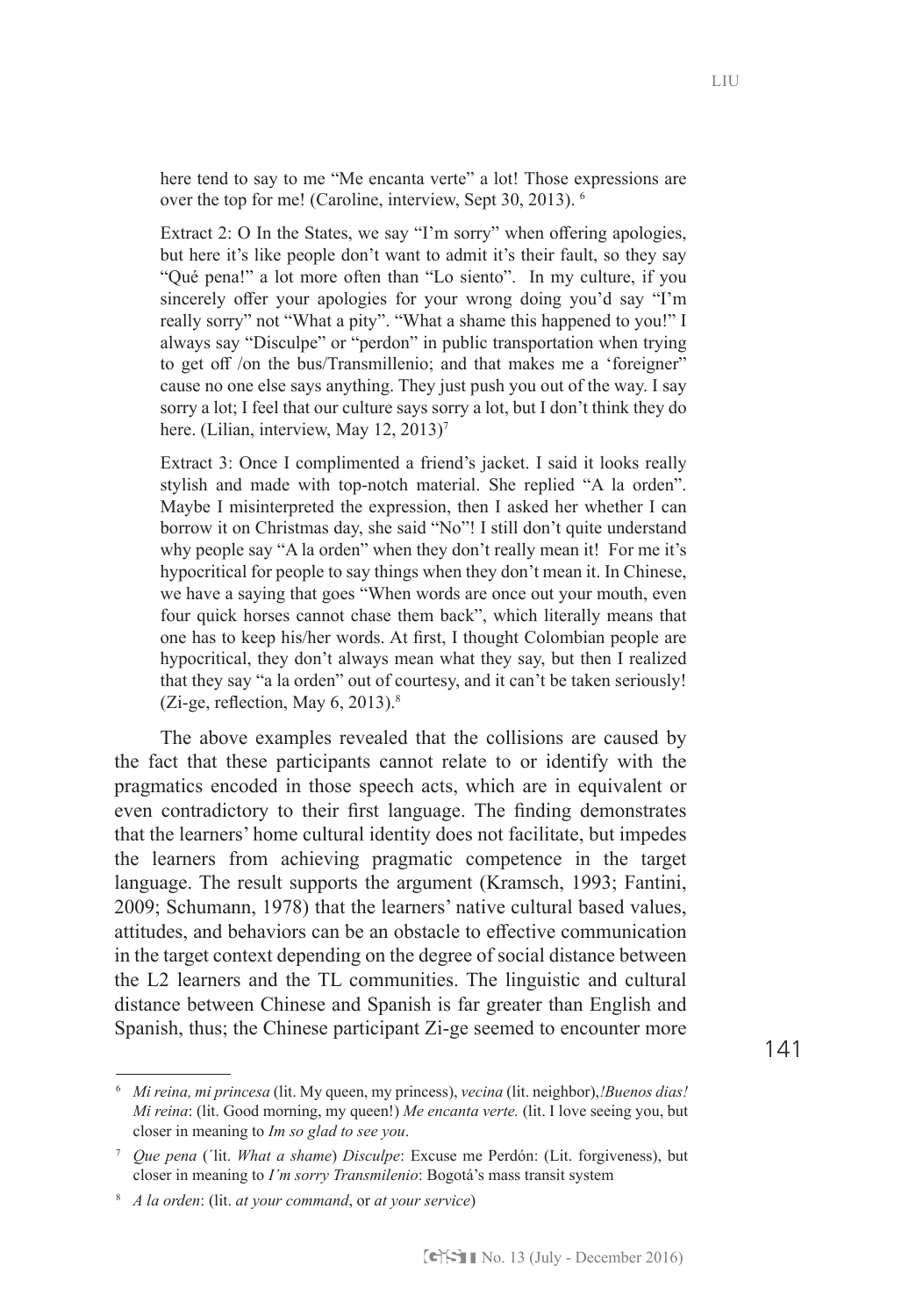conflicts and experience greater difficulty than the other two English speaking participants in overcoming the discrepancy between the native linguaculture and the target one, which was reflected in her interview statements and her reflective memos.

#### **Finding the Third Place**

The notion of the *third place* refers to the point of intercultural encounter, where interlocutors from different linguistic and cultural backgrounds communicate and interact successfully (Liddicoat & Lo Bianco, 1999). They further point out, "The ability to find this third place is at the core of intercultural competence" (p.15). The following excerpts demonstrate that these participants were in the process of negotiating comfortable third places between the self and the other, finding the middle ground between the home and the target culture.

Extract 1: I think it's very rude to call people according to their physical appearance such as *gordita* or *flaca*. I'm aware that *gordita* is normally for children. But I´m skinny, so my Colombian friends nickname me *flaca*. I didn't like it at first, then I realized that it's a jokey and friendly way to call your close friends, so I started to take it light heartedly. (Lilian, interview, May  $12$ ,  $2013$ ).<sup>9</sup>

Extract 2: When people say nice things like "Que estés bien", it makes you feel liked. It's nice to hear even though they say it to everybody. Or "Que le vaya muy bien". Phrases like those are really nice to hear, but in the United States, we don't really do it in English. But here, every time I say goodbye to somebody here, they always say ¨ Que estés bien¨. You do kind of think oh ….. That's so sweet, thanks! (Lilian, interview, May 12, 2013)10

 Extract 3: It took me more than a year to start saying "Eres muy amable" every time after saying "Gracias". I didn't understand why I had to praise people "It's very kind of you" for doing their jobs. From Chinese culture's perspective, we expect people to perform well at work, to do a good job. It's very strange for me having to pay compliment to people for getting their jobs done. I mean they're paid to do it, aren't they? However, here in Colombia it seems you have to say "Eres muy amable" after saying "thank you", otherwise, people might think that you're not polite. Later, my husband explained to me that you can get your job done with a friendly attitude or an unpleasantly attitude, so we Colombians praise people for doing their jobs with a positive and service-oriented

<sup>9</sup> *Gordita*: (lit. *Fattie*), but closer in meaning to *chubby*, Flaca: (Lit. *bony, skinny*)

<sup>10</sup> *Que estés bien* (Lit. *Be ok*), but closer in meaning to *I wish that you are well, Que le vaya muy bien* (lit. May everything go well), but closer in meaning to *I wish that you do well.*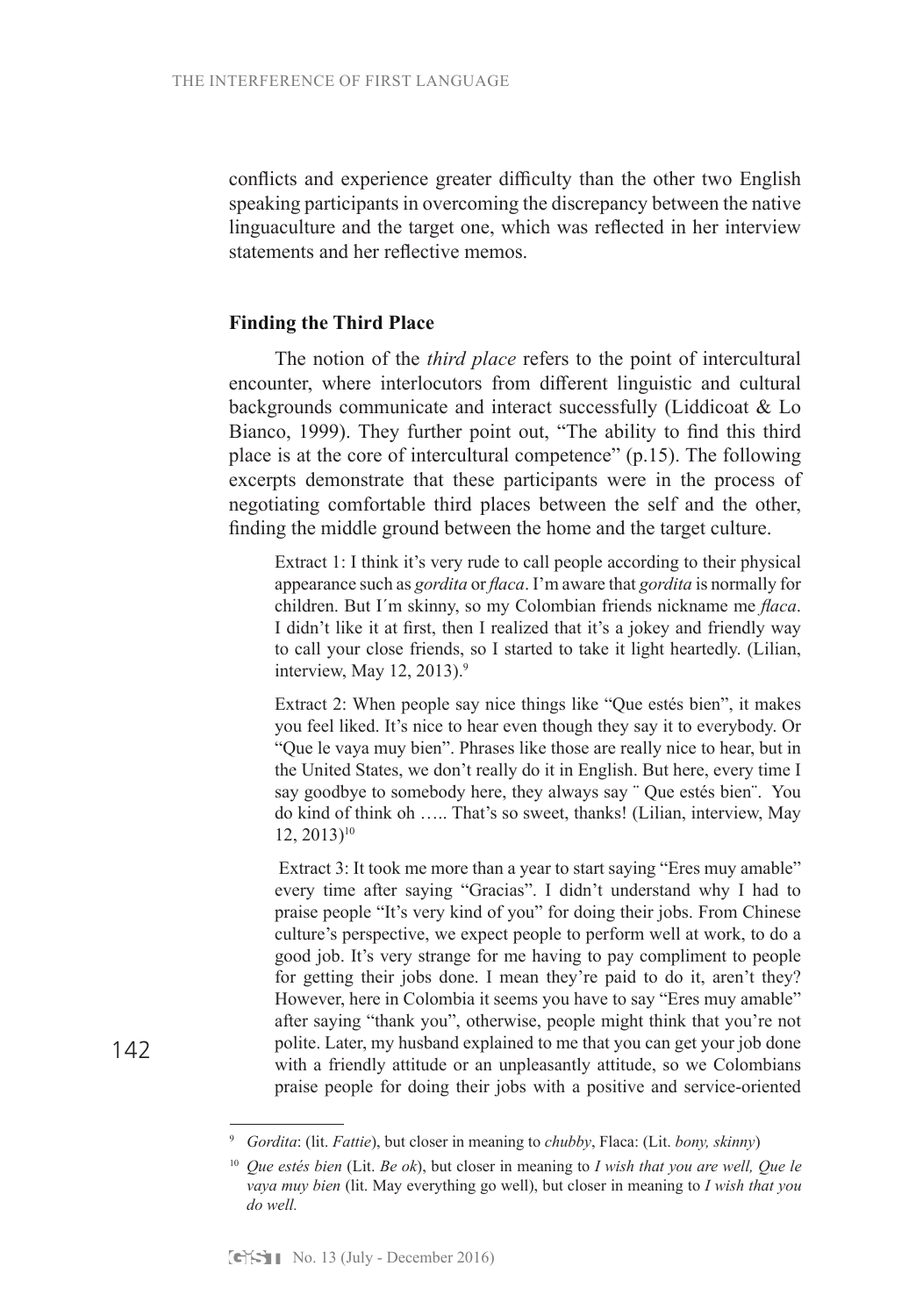attitude. I started to think it makes sense, after accepting their point of view, I feel more comfortable using this phrase. (Zi-ge, reflection, May 5,  $2013$ <sup>11</sup>

The above excerpts illustrated that when using the target language or living in a new cultural community, the L2 learner's world views and perceptions towards the others might change after gaining new pragmatic knowledge. The finding supports the notion that culture is dynamic and subject to change (Block, 2007; Zu & Kong, 2009). The awareness of the differences between cultures provide the learners opportunities to adjust themselves to the "new" situations and to empathize with the target language community. These participants were able to appreciate and relate to the social world of the target language even though it took them some time to understand and accept the values and beliefs embedded in the target language system, which is very different from their natal social world.

## **Conclusions**

As indicated, the aim of this study was to explore the speech acts in Spanish that non-native participants found difficult to use properly in their daily interaction in Colombia, the impact of their first language culture identity on this and their subsequent adjustments to achieve pragmatic competence in the target language. The findings of the study reveal that these participants are constantly trying to build and rebuild their target language identity whenever they use the target language. They felt a strong conflict between the attitudes, beliefs and social norms of the home langua-culture and the target one. The results also showed that these participants found themselves struggling to perform some speech acts competently in various contexts because the notions and connotations embedded in the expressions clash with their first language identity and culture.

As their Spanish progresses, they constantly attempted to establish a connection with the target social community by trying to make sense of the meaning and purpose behind certain speech acts and to reestablish their cultural identity in the communication with their Spanish speaking interlocutor in social contexts in Colombia. The process of becoming a more effective speaker of the target language, involves mediating one's own home culture-based values and worldview with the target culture

<sup>143</sup>

<sup>11</sup> *eres muy amable* (lit. *you are very kind*) *gracias: Thank you*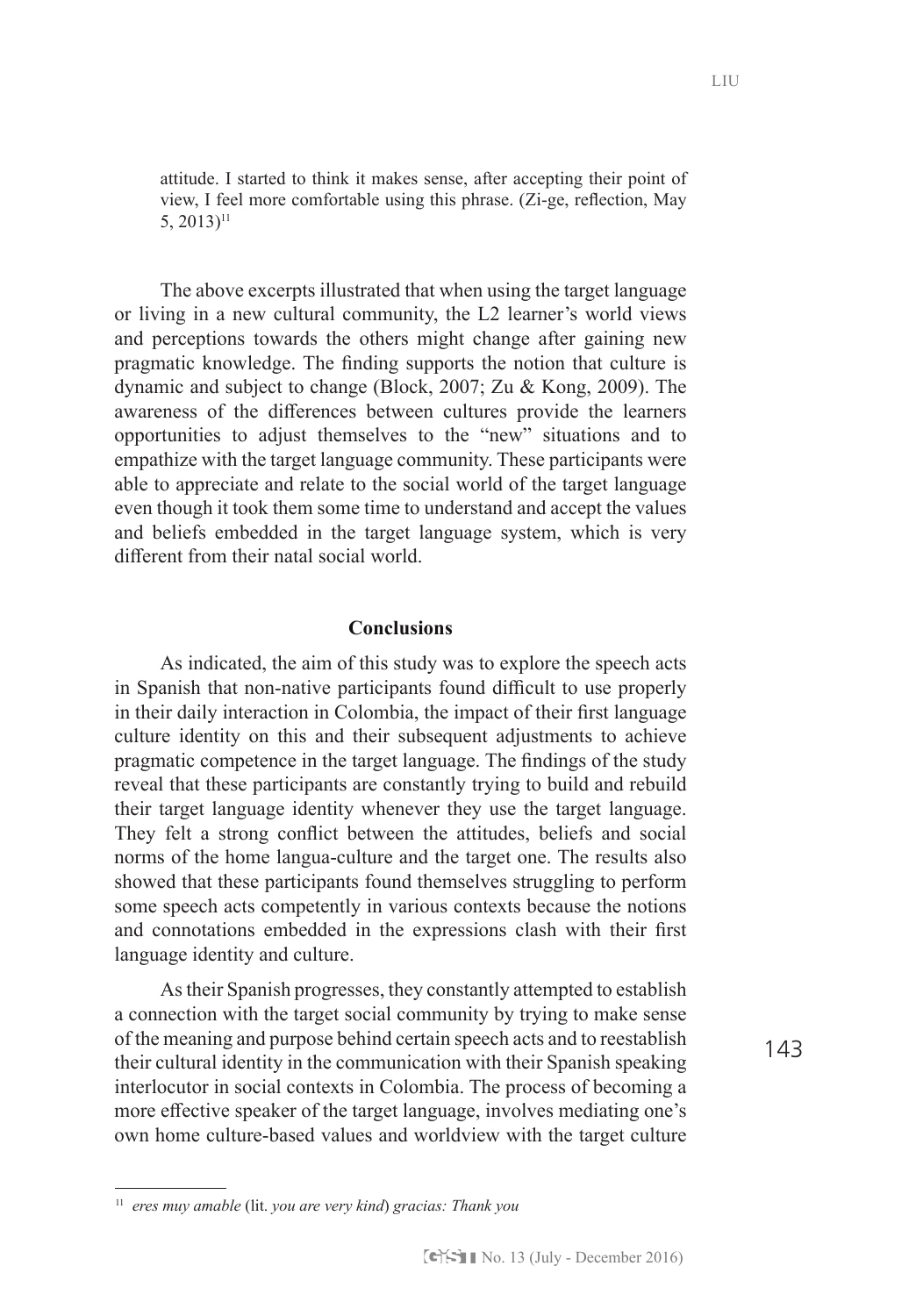ones. As a consequence, the respondents had a sense of insecurity, discomfort, and lack of confidence when speaking the target language. The findings revealed that it is not always necessary for language competency to maintain links between L1 and L2 in order to properly use and understand specific terms. These participants of different Spanish levels all encountered difficulty in understanding and using specific terms in Spanish at some point due to the interference of their first cultural identity. Not all of them managed to find third places for all the contradictions between their native languaculture and the target one. They rejected certain notions imbedded in the target language and accepted others. Even though they came to an understanding and acceptance of certain Spanish speech acts after a longer period of staying in Colombia, they still would not use them in their daily interaction because they do not have the habit of doing so in their home contexts.

The findings of this study offer some implications for teaching practices and future research in Colombian context. Due to the nature of a qualitative case study, the present study recruited a small number of participants to gain deeper insight. Further useful research could expand the sample size and investigate further on the issues that learners of Spanish as a foreign language encountered both linguistically and pragmatically in relation to linguistic and cultural distance between their native tongue and the target one. Hence, more constructive suggestions can be provided towards helping foreign leaners achieve intercultural communication competence in Colombian contexts.

 Galvis (2011) pointed out that the pre-service teachers surveyed in his study found intercultural communication interesting, but yet not applicable in their teaching context in the public school sector due to the lack of meaningful encounters with foreign language speakers from different linguistic and cultural backgrounds, even though the ideology of intercultural communicative competence was promoted at the theoretical level in teacher's training at university. However, since 2015 the Colombian National Ministry of Education and El Servicio Nacional de Aprendizaje (SENA) have partnered with Heart of Change, Atlas Corps and Volunteers Colombia to develop and implement the English Teaching Fellowship Programs (ETF), which have brought hundreds of foreign professionals to Colombia to help provide quality English education to thousands of public school students and English teachers throughout the country. With the increase of exposure to authentic intercultural interaction opportunities, the impact and effects of these bilingual programs have on the development of intercultural communication competence can be examined and explored in the near future.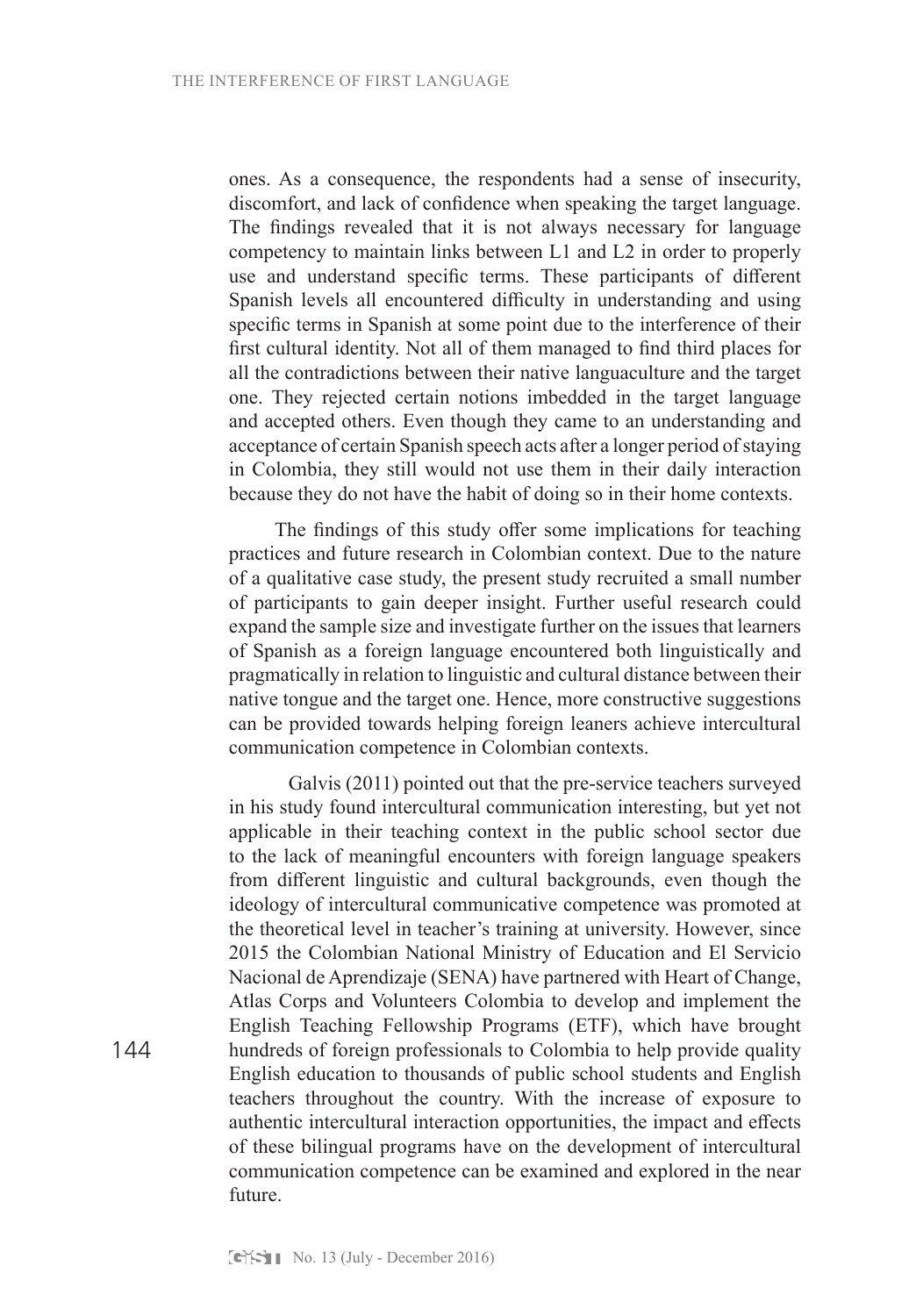Learning is a reciprocal process in foreign language classrooms where both teachers and students learn from each other to expand linguistic and cultural knowledge. No text book or materials can provide the sufficient cultural knowledge required for second or foreign language users to conduct their linguistic behavior competently and appropriately in cross-cultural situations. Hence, foreign language teachers play an important role in orienting the target language learners to their home culture and vice versa. If foreign language teachers have better awareness and understanding of their students' natal culture, they will be able to better help students overcome the cultural disparities that prevent them from using the target language competently in varied contexts. In addition, it is essential to incorporate pragmatics knowledge in the foreign language curriculum and instruction to make the foreign culture less threatening and more accessible to the language learner. By fostering foreign language user's target language pragmatics competence, they will be better able to establish the proper linkage between their first languaculture and the target one. This will in turn reduce learning conflicts and allow them to use the target language properly with confidence in various contexts.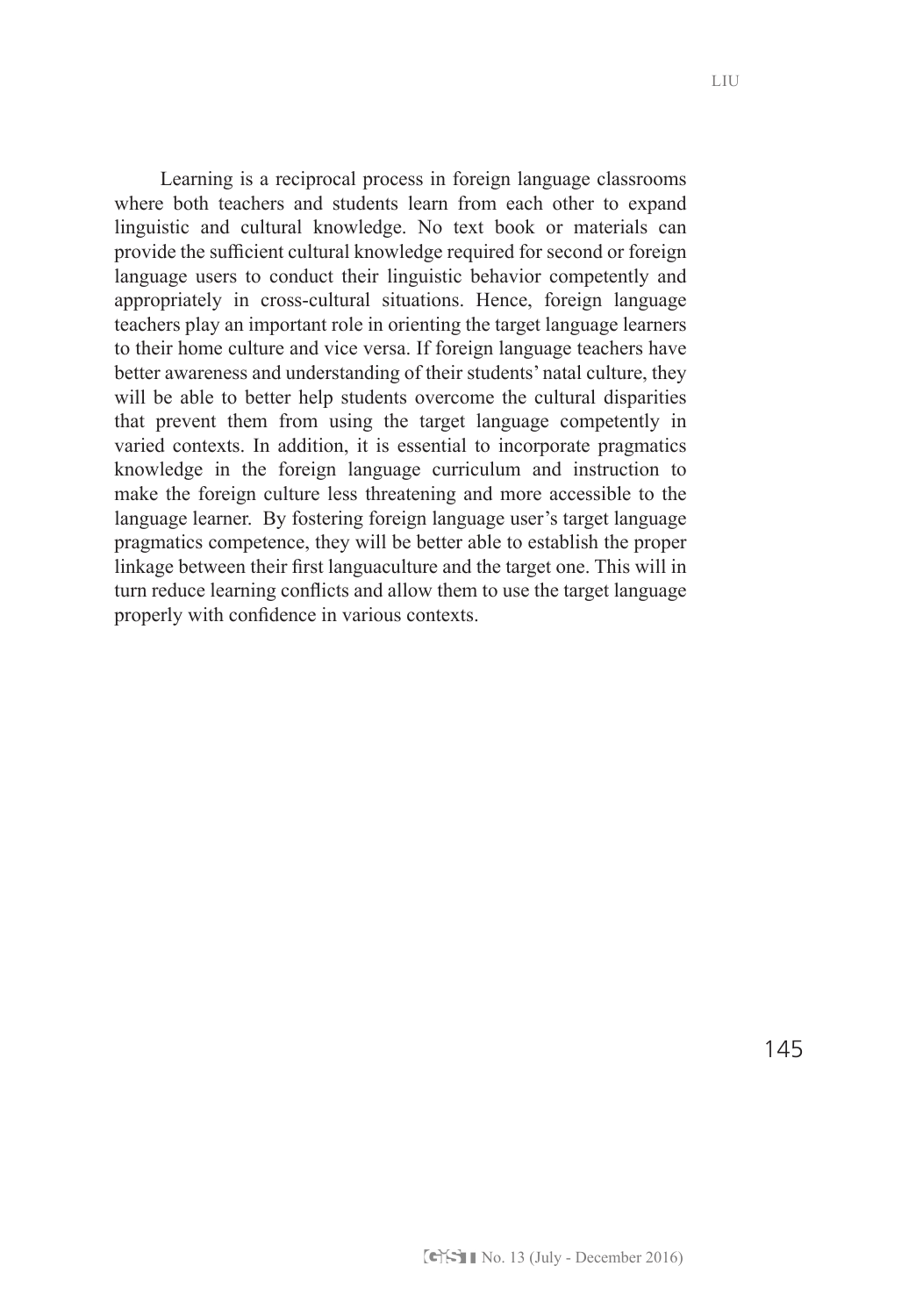#### **References**

- Agar, M. (1994). The intercultural frame. *International Journal of Intercultural Relations, 18*(2), 221-237.
- Bhabha, H. (1994). *The location of culture*. London: Routledge.
- Berger, P. L., & Luckmann, T. (1967). The social construction of reality: *A treatise in the sociology of knowledge*. New York: Anchor.
- Block, D. (2007). The rise of identity in SLA research, post Firth and Wagner (1997). *The Modern Language Journal, 91*(s1), 863-876.
- Bransford, J. D., Brown, A. L. & Cocking, R. R. (Eds). 2000. *How people learn: Brain, mind, experience and school*. Washington D.C.: National Academy Press.
- Chiswick, B. R., & Miller, P. W. (2005). Linguistic distance: A quantitative measure of the distance between English and other languages. J*ournal of Multilingual and Multicultural Development, 26*(1), 1-11.
- Fantini, A. E. (2009). Assessing Intercultural Competence: Issues and Tools. In Deardorff, D. K. (ed.), *The SAGE handbook of intercultural competence* (pp. 456-476). Thousand Oaks (CA): Sage,
- Galvis, H. A. (2011). The Common European Framework, task-based learning, and Colombia: Crossroads for an intercultural collision? or a path under construction for improvement? *How, 18*, 298-208.
- Freire, P. (1970). *Cultural action for freedom.* Cambridge, MA: Harvard Educational Review and Center for the Study of Development and Social Change.
- Gudykunst, W. B. (1983). *Intercultural communication theory: Current perspectives.* Beverley Hills: Sage
- Hall, S. (1996). Introduction: Who needs 'identity'? In S. Hall and P. du Gay (Eds.), *Questions of cultural identity,* (pp. 1-17). London: Sage.
- House, J. (2007) What is an 'intercultural speaker'? In E. Alcón Soler and M. P. Safont Jordá (Eds.), *Intercultural language use and language learning*, (pp. 7-21). Dordrecht, The Netherlands: Springer
- Jandt, F. E. (2001). *Intercultural communication: An introduction* (3rd ed.). Thousand Oaks, CA: Sage.
	- Kramsch, C. (1993). *Context and culture in language teaching.* Oxford: Oxford University Press.
	- Kvale, S. (1996). *Interviews: An introduction to qualitative research interviewing.* Thousand Oaks, CA: Sage.